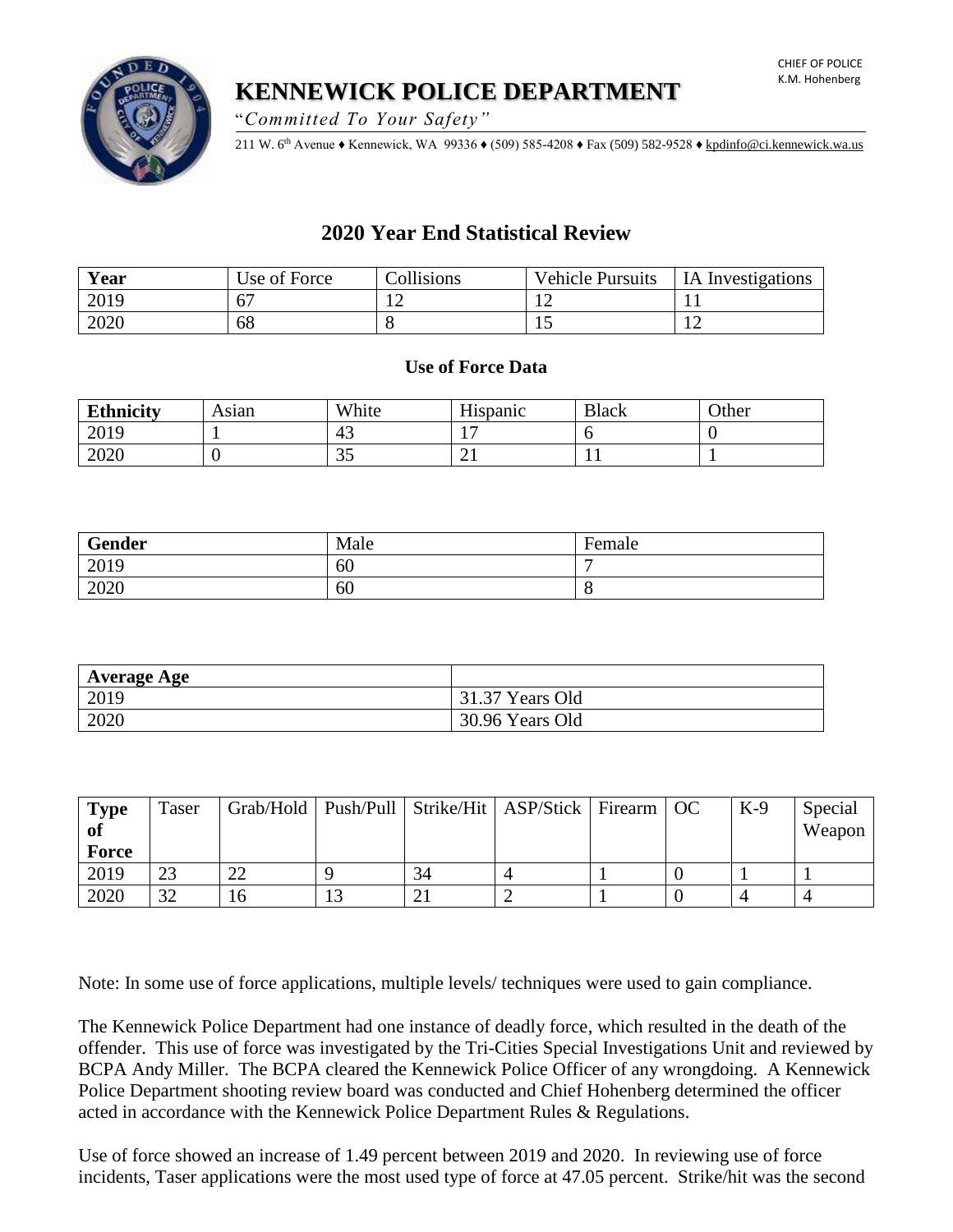most used type of force at 30.88 percent. It should be noted the use of strike/hit force decreased 38.23 percent from 2019. The use of special weapons and K-9 both increased 300 percent. The use of ASP/Stick decreased 50 percent.

# **Vehicle Collision Data**

| <b>Review Board Findings</b> | Preventable | Non-Preventable |
|------------------------------|-------------|-----------------|
| 2019-12 Vehicle Collisions   |             |                 |
| 2020-8 Vehicle Collisions    |             |                 |

Vehicle collisions showed a decrease of 25 percent between 2019 and 2020. Further, the number of preventable collisions decreased by 25 percent as well.

#### **Vehicle Pursuit Data**

|                          | <b>Within Policy</b> | Collision Involved |
|--------------------------|----------------------|--------------------|
| 2019-12 Vehicle Pursuits | $10$ Yes/ $2$ No     |                    |
| 2020-15 Vehicle Pursuit  | 15 within policy     |                    |

Vehicle pursuits showed an increase of 25 percent between 2019 and 2020. In 2020, 100 percent of the vehicle pursuits were within policy while 83.33 percent were within policy in 2019. The number of vehicle collisions resulting from vehicle pursuits increased 150 percent.

## **IA Investigations/ Reviews Data**

| <b>Year</b>             | Sustained | <b>Not Sustained</b> | Exonerated | Unfounded | <b>Policy Failure</b> |
|-------------------------|-----------|----------------------|------------|-----------|-----------------------|
| $2019 - 1$ <sup>*</sup> |           |                      |            |           |                       |
| $2020 - 1$ <sup>*</sup> |           |                      |            |           |                       |

Note: Some IA investigations/reviews had multiple findings.

In 2020, IA investigations/reviews increased by 9.09 percent. Nine internal investigations into complaints were conducted along with two shooting review boards and an internal review into an in-custody death, which occurred in December 2020. It should be noted the in-custody death internal review is still open.

#### **General Activity**

- Eighty-Nine pre-employment background investigations.
	- o Ten commissioned police officers hired.
	- o Three cadet officers hired.
	- o One police support specialist hired.

#### **Bias Based Policing**

There were no biased policing allegations reported to the Kennewick Police Department during 2020.

#### Enforcement contacts by demographics:

In 2020, the Kennewick Police Department contacted and took enforcement action on 5,554 citizens for both traffic and non-traffic related incidents. The number of contacts represents both dispatch calls for service and proactivity. Demographic information for the community was obtained using Tri-City Development Council's website. The representative numbers used for this research are as follows: